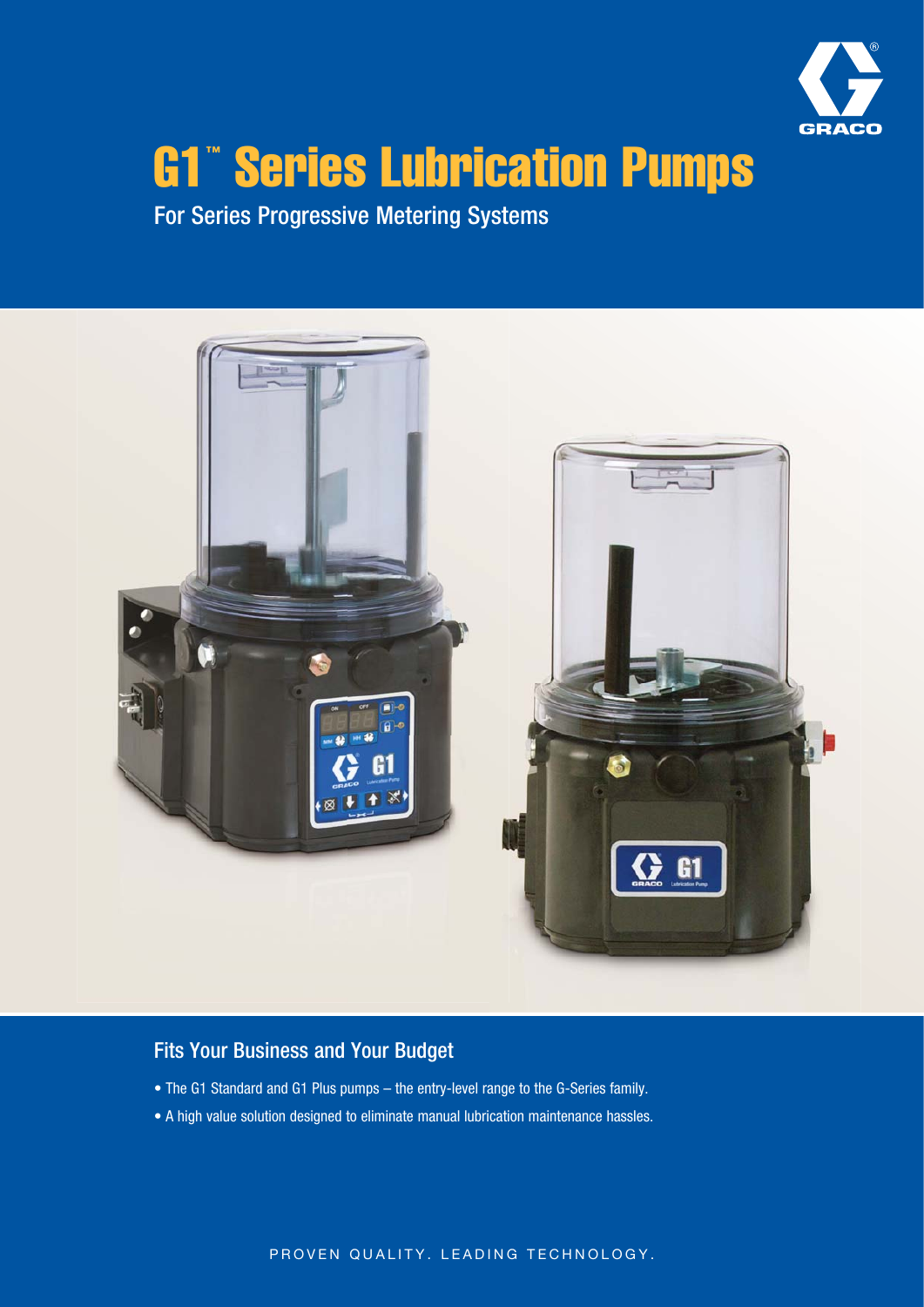## G1 Series



# Simple Solution. Sophisticated Results.

Choose the user friendly Graco G1 Pump where you need a reliable, simple alternative to manual lubrication. Work smarter and get better productivity from your equipment and maintenance staff with G1 Series lubrication pumps.

#### Choices that Fit

Choice of 2, 4, or 8 liter reservoirs for oil or grease. Size to match your system needs.

#### Easy to Connect

Connect to DC (12 or 24v) and AC (90-240v) power sources with CPC or DIN-style connectors for



#### Built-in Versatility

Available with stirring paddle and wiper arm to keep material from separating. Optional follower plate ensures grease stays level for extreme angle installations.

#### Hard Working Pump

 G1 comes with one pump element installed that reliably delivers lubricant when you need it.

G1 Standard has no internal controller for a low cost solution. G1 Plus has built-in on/off timer with optional low level feature that shuts down the pump when empty. Manual run initiates lube cycles on-demand with the option for remote control.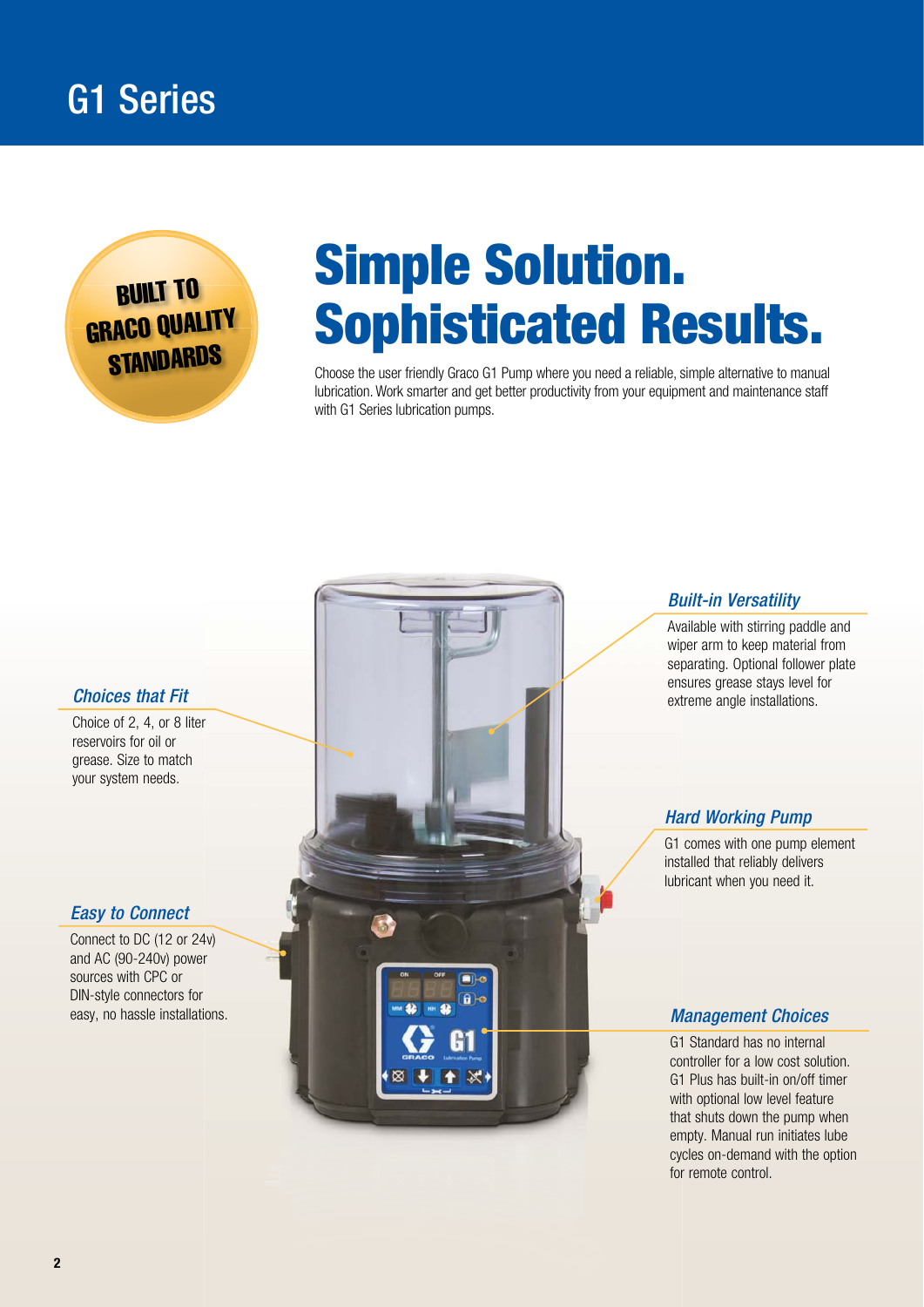



### Achieve Uninterrupted Material Flow

With its advanced flow dynamics the contoured base flows lubricants directly to the pump inlet, significantly reducing stagnant areas where grease can separate.



### Experience Our Long Life Design

Engineered offset drive design minimizes load and stress on the motor and pump element.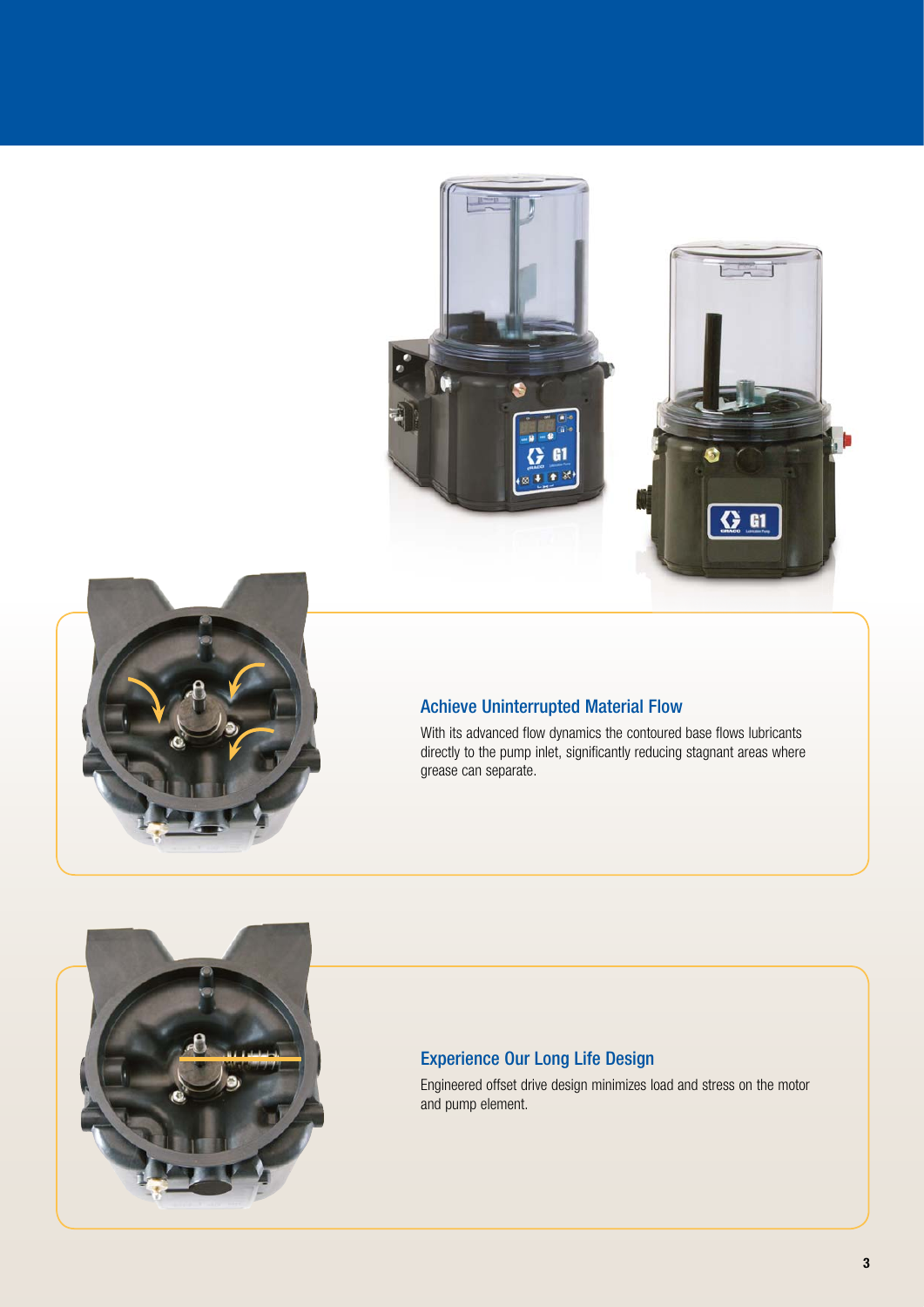# G1 Selection Guide

## Pumps and Accessories



#### G1 Standard

Comes standard with no controller for use with separate or existing machine control for a low cost solution. Capable of sending a low level signal to your external controller or PLC with the low level option.

|             | <b>G1 Standard - Grease Applications</b> |                          |                       |            |              |                          |                               |                     |
|-------------|------------------------------------------|--------------------------|-----------------------|------------|--------------|--------------------------|-------------------------------|---------------------|
|             |                                          | Reservoir<br><b>Size</b> | Part<br><b>Number</b> | Voltage    | Wiper<br>Arm | <b>Follower</b><br>Plate | External*<br><b>Low Level</b> | Power<br>Connection |
|             |                                          | 2 liter                  | 94G006                | 12 VDC     | $\checkmark$ |                          |                               | <b>CPC</b>          |
|             |                                          |                          | 94G009                | 12 VDC     | $\checkmark$ |                          | $\checkmark$                  | <b>CPC</b>          |
|             |                                          |                          | 94G018                | 24 VDC     | $\checkmark$ |                          |                               | <b>CPC</b>          |
|             |                                          |                          | 94G021                | 24 VDC     | $\checkmark$ |                          | V                             | <b>CPC</b>          |
|             |                                          |                          | 94G036                | 24 VDC     | $\checkmark$ |                          |                               | <b>DIN</b>          |
|             |                                          |                          | 94G039                | 24 VDC     | $\checkmark$ |                          | $\checkmark$                  | <b>DIN</b>          |
|             |                                          |                          | 94G063                | 90-240 VAC | $\checkmark$ |                          |                               | <b>DIN</b>          |
|             |                                          |                          | 94G066                | 90-240 VAC | $\checkmark$ |                          | $\checkmark$                  | <b>DIN</b>          |
|             |                                          |                          | 94G069                | 90-240 VAC |              | $\boldsymbol{\nu}$       | V                             | <b>DIN</b>          |
|             |                                          | 4 liter                  | 94G007                | 12 VDC     | $\checkmark$ |                          |                               | <b>CPC</b>          |
|             |                                          |                          | 94G010                | 12 VDC     | $\checkmark$ |                          | $\checkmark$                  | <b>CPC</b>          |
|             |                                          |                          | 94G019                | 24 VDC     | $\checkmark$ |                          |                               | <b>CPC</b>          |
|             | Grease                                   |                          | 94G022                | 24 VDC     | $\checkmark$ |                          | V                             | <b>CPC</b>          |
| Application |                                          |                          | 94G037                | 24 VDC     | $\checkmark$ |                          |                               | <b>DIN</b>          |
|             |                                          |                          | 94G040                | 24 VDC     | $\checkmark$ |                          | $\checkmark$                  | <b>DIN</b>          |
|             |                                          |                          | 94G064                | 90-240 VAC | $\checkmark$ |                          |                               | <b>DIN</b>          |
|             |                                          |                          | 94G067                | 90-240 VAC | $\checkmark$ |                          | $\checkmark$                  | <b>DIN</b>          |
|             |                                          |                          | 94G070                | 90-240 VAC |              | V                        | $\checkmark$                  | <b>DIN</b>          |
|             |                                          |                          | 94G008                | 12 VDC     | $\checkmark$ |                          |                               | <b>CPC</b>          |
|             |                                          | 8 liter                  | 94G011                | 12 VDC     | $\checkmark$ |                          | $\checkmark$                  | <b>CPC</b>          |
|             |                                          |                          | 94G020                | 24 VDC     | $\checkmark$ |                          |                               | <b>CPC</b>          |
|             |                                          |                          | 94G023                | 24 VDC     | $\checkmark$ |                          | V                             | <b>CPC</b>          |
|             |                                          |                          | 94G038                | 24 VDC     | $\checkmark$ |                          |                               | <b>DIN</b>          |
|             |                                          |                          | 94G041                | 24 VDC     | $\checkmark$ |                          | $\checkmark$                  | <b>DIN</b>          |
|             |                                          |                          | 94G065                | 90-240 VAC | $\checkmark$ |                          |                               | <b>DIN</b>          |
|             |                                          |                          | 94G068                | 90-240 VAC | $\checkmark$ |                          | V                             | <b>DIN</b>          |
|             |                                          |                          | 94G071                | 90-240 VAC |              | $\checkmark$             | $\checkmark$                  | <b>DIN</b>          |

\* External Low Level Output: Use M12 connector and cable (eg. 124300) for connecting to external controlling device.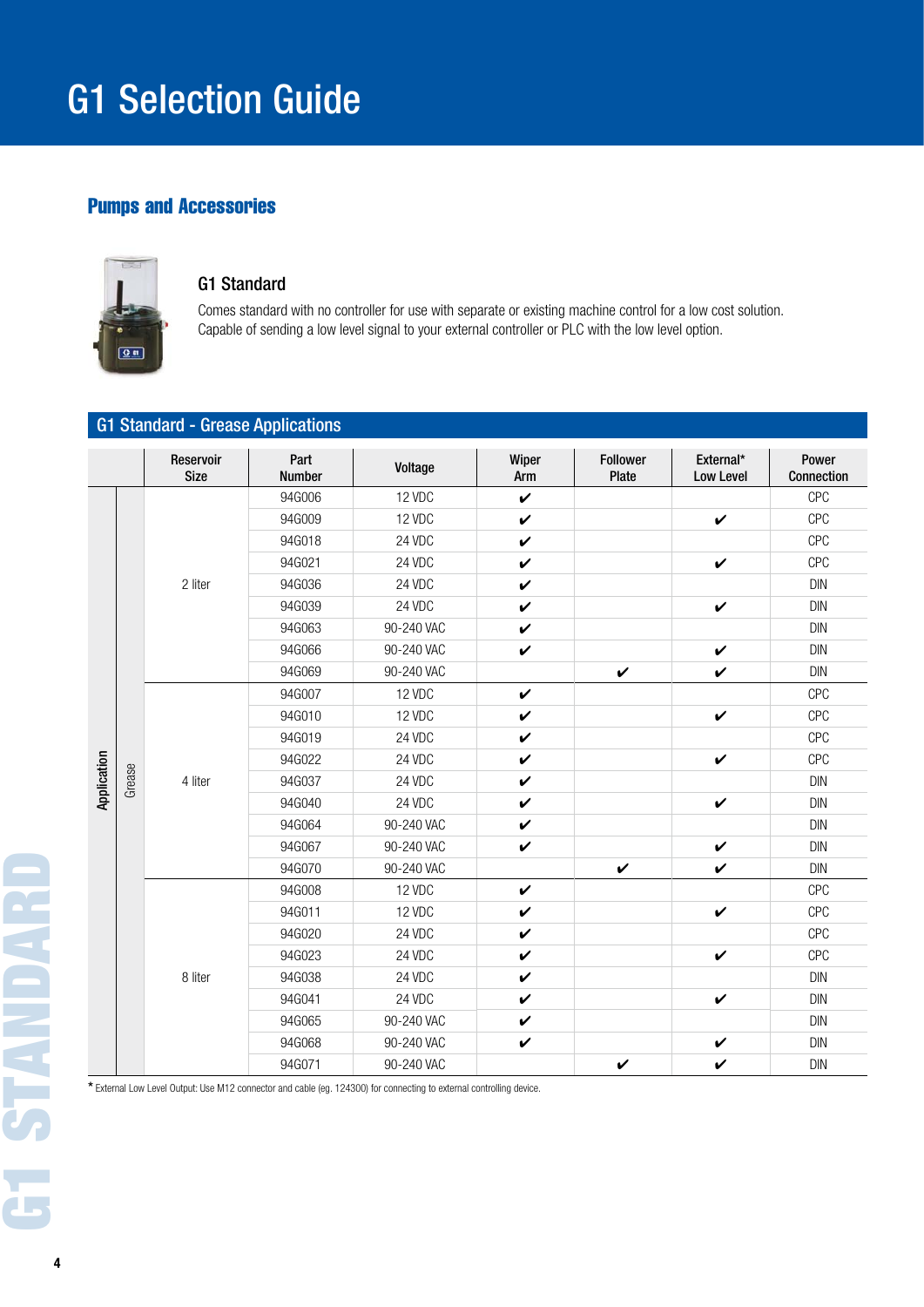# G1 Selection Guide

# G1 STANDARD

## Pumps and Accessories

| <b>G1 Standard - Oil Applications</b> |                |                          |                       |            |              |                                 |                        |                                                      |
|---------------------------------------|----------------|--------------------------|-----------------------|------------|--------------|---------------------------------|------------------------|------------------------------------------------------|
|                                       |                | Reservoir<br><b>Size</b> | Part<br><b>Number</b> | Voltage    | Wiper<br>Arm | <b>Follower</b><br><b>Plate</b> | External*<br>Low Level | Power<br>Connection                                  |
| Application                           |                | 2 liter                  | 94G042                | 24 VDC     |              |                                 |                        | <b>DIN</b>                                           |
|                                       |                |                          | 94G045                | 24 VDC     |              |                                 | V                      | <b>DIN</b>                                           |
|                                       |                |                          | 94G072                | 90-240 VAC |              |                                 |                        | <b>DIN</b>                                           |
|                                       |                |                          | 94G075                | 90-240 VAC |              |                                 | V                      | <b>DIN</b>                                           |
|                                       |                |                          | 94G043                | 24 VDC     |              |                                 |                        | <b>DIN</b>                                           |
|                                       | $\overline{5}$ |                          | 94G046                | 24 VDC     |              |                                 | V                      | <b>DIN</b>                                           |
|                                       |                | 4 liter                  | 94G073                | 90-240 VAC |              |                                 |                        | <b>DIN</b><br><b>DIN</b>                             |
|                                       |                |                          | 94G076                | 90-240 VAC |              |                                 | V                      |                                                      |
|                                       |                |                          | 94G044                | 24 VDC     |              |                                 |                        | <b>DIN</b><br><b>DIN</b><br><b>DIN</b><br><b>DIN</b> |
|                                       |                | 8 liter                  | 94G047                | 24 VDC     |              |                                 | V                      |                                                      |
|                                       |                |                          | 94G074                | 90-240 VAC |              |                                 |                        |                                                      |
|                                       |                |                          | 94G077                | 90-240 VAC |              |                                 | V                      |                                                      |

\* External Low Level Output: Use M12 connector and cable (eg. 124300) for connecting to external controlling device.

#### G1 Standard Power Cables

| 126217 | 4.5 m (15 foot) - 3 wire CPC connector |
|--------|----------------------------------------|
| 16U790 | 4.5 m (15 foot) - DIN connector        |

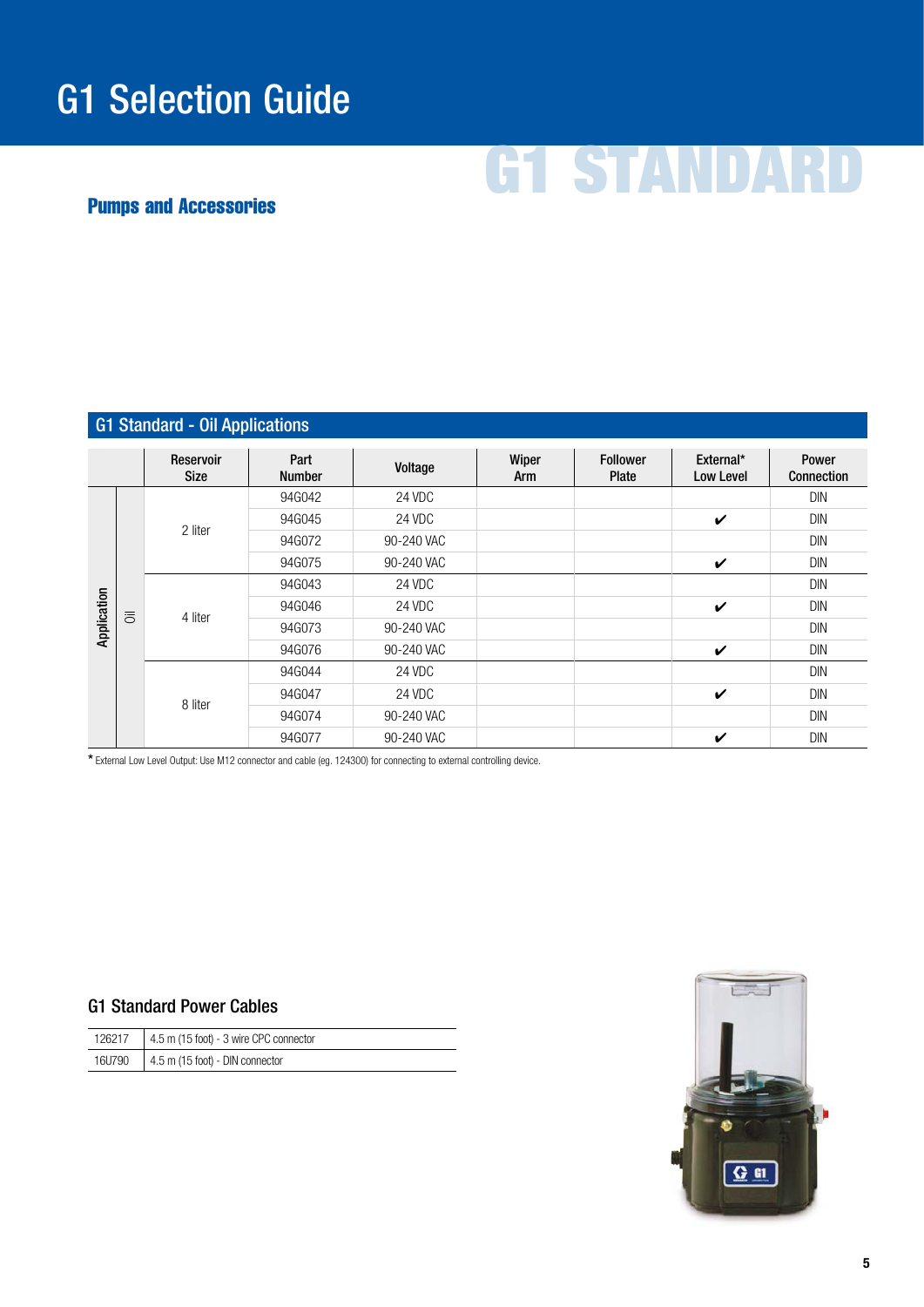### Pumps and Accessories



#### G1 Plus

Built-in controller with selectable pump on/pump off timer comes with local manual run and password protection. Optional low level sensing and shut-down available, as well as remote manual run when adding the 5 wire CPC cable and remote push button accessories.

#### G1 Plus - Grease Applications

|             |        | Reservoir<br><b>Size</b> | Part<br><b>Number</b> | Voltage    | Remote<br><b>Manual</b><br>Run <sup>2</sup> | Wiper<br>Arm       | <b>Follower</b><br>Plate | <b>External</b><br>Low Level <sup>1</sup> | Low Level          | Power<br>Connection                                                                            |
|-------------|--------|--------------------------|-----------------------|------------|---------------------------------------------|--------------------|--------------------------|-------------------------------------------|--------------------|------------------------------------------------------------------------------------------------|
|             |        | 2 liter                  | 94G000                | 12 VDC     | $\boldsymbol{\nu}$                          | $\boldsymbol{\nu}$ |                          |                                           |                    | <b>CPC</b>                                                                                     |
|             |        |                          | 94G003                | 12 VDC     | V                                           | V                  |                          | V                                         | $\checkmark$       | CPC                                                                                            |
|             |        |                          | 94G012                | 24 VDC     | V                                           | V                  |                          |                                           |                    | CPC                                                                                            |
|             |        |                          | 94G015                | 24 VDC     | $\checkmark$                                | V                  |                          | $\checkmark$                              | $\checkmark$       | CPC                                                                                            |
|             |        |                          | 94G024                | 24 VDC     |                                             | $\boldsymbol{\nu}$ |                          |                                           |                    | <b>DIN</b>                                                                                     |
|             |        |                          | 94G027                | 24 VDC     |                                             | V                  |                          |                                           | $\checkmark$       | <b>DIN</b>                                                                                     |
|             |        |                          | 94G048                | 90-240 VAC |                                             | $\checkmark$       |                          |                                           |                    | DIN                                                                                            |
|             |        |                          | 94G051                | 90-240 VAC |                                             | $\checkmark$       |                          |                                           | $\boldsymbol{\nu}$ | <b>DIN</b>                                                                                     |
|             |        |                          | 94G054                | 90-240 VAC |                                             |                    | $\boldsymbol{\nu}$       |                                           | $\boldsymbol{\nu}$ | <b>DIN</b>                                                                                     |
|             |        |                          | 94G001                | 12 VDC     | V                                           | $\checkmark$       |                          |                                           |                    | CPC<br>CPC<br>CPC<br>CPC<br><b>DIN</b><br><b>DIN</b><br><b>DIN</b><br><b>DIN</b><br><b>DIN</b> |
|             |        | 4 liter                  | 94G004                | 12 VDC     | V                                           | V                  |                          | $\boldsymbol{\nu}$                        | $\checkmark$       |                                                                                                |
|             | Grease |                          | 94G013                | 24 VDC     | V                                           | V                  |                          |                                           |                    |                                                                                                |
| Application |        |                          | 94G016                | 24 VDC     | $\checkmark$                                | $\boldsymbol{\nu}$ |                          | $\boldsymbol{\nu}$                        | $\checkmark$       |                                                                                                |
|             |        |                          | 94G025                | 24 VDC     |                                             | $\checkmark$       |                          |                                           |                    |                                                                                                |
|             |        |                          | 94G028                | 24 VDC     |                                             | V                  |                          |                                           | $\checkmark$       |                                                                                                |
|             |        |                          | 94G049                | 90-240 VAC |                                             | V                  |                          |                                           |                    |                                                                                                |
|             |        |                          | 94G052                | 90-240 VAC |                                             | $\checkmark$       |                          |                                           | V                  |                                                                                                |
|             |        |                          | 94G055                | 90-240 VAC |                                             |                    | $\checkmark$             |                                           | V                  |                                                                                                |
|             |        |                          | 94G002                | 12 VDC     | V                                           | V                  |                          |                                           |                    | CPC                                                                                            |
|             |        |                          | 94G005                | 12 VDC     | V                                           | V                  |                          | V                                         | $\checkmark$       | CPC                                                                                            |
|             |        |                          | 94G014                | 24 VDC     | $\boldsymbol{\nu}$                          | $\boldsymbol{\nu}$ |                          |                                           |                    | CPC                                                                                            |
|             |        | 8 liter                  | 94G017                | 24 VDC     | $\checkmark$                                | $\checkmark$       |                          | $\checkmark$                              | $\checkmark$       | CPC                                                                                            |
|             |        |                          | 94G026                | 24 VDC     |                                             | V                  |                          |                                           |                    | <b>DIN</b>                                                                                     |
|             |        |                          | 94G029                | 24 VDC     |                                             | V                  |                          |                                           | $\checkmark$       | DIN                                                                                            |
|             |        |                          | 94G050                | 90-240 VAC |                                             | V                  |                          |                                           |                    | <b>DIN</b>                                                                                     |
|             |        |                          | 94G053                | 90-240 VAC |                                             | $\checkmark$       |                          |                                           | $\checkmark$       | <b>DIN</b>                                                                                     |
|             |        |                          | 94G056                | 90-240 VAC |                                             |                    | $\checkmark$             |                                           | $\checkmark$       | <b>DIN</b>                                                                                     |

 $2 =$  Requires use of the 5 wire CPC cable and remote push button accessory.

<sup>1</sup> = External Low Level indicated on Remote Manual Run accessory when using 5 wire CPC cable and remote push button accessory.

= External Low Level Output: Use M12 connector and cable (eg. 124300) for connecting to external controlling device.

or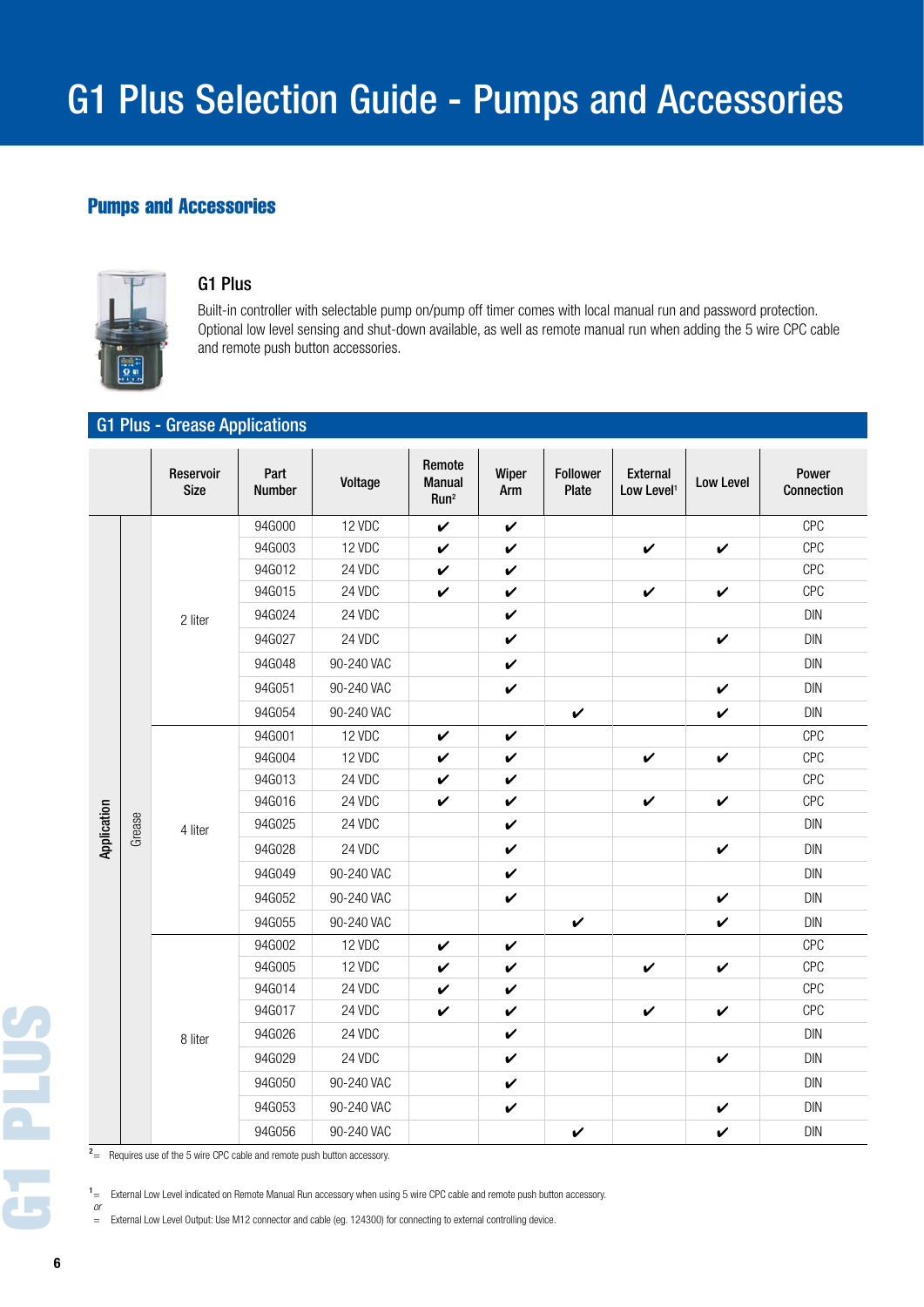# G1 Plus Selection Guide - Pumps and Accessories

#### Pumps and Accessories

#### Reservoir Size Part Part Voltage Remote Manual Run2 Wiper Arm Follower Plate External External Low Level Power Connection Application Oil 2 liter 94G030 24VDC 2012 2013 2014 2022 2023 2024 2024 2030 204 205 206 207 208 209 209 209 20 94G033 24VDC  $\overline{\phantom{a}}$  DIN 94G057 90-240 VAC DIN DIN DIN DIN DIN 94G060 90-240 VAC  $\overrightarrow{ }$  DIN 4 liter 94G031 24VDC DIN 94G034 24VDC  $\overline{\phantom{a}}$  DIN 94G058 90-240 VAC DIN DIN DIN DIN 94G061 90-240 VAC  $\overrightarrow{ }$  DIN 8 liter 94G032 24VDC DIN 94G035 24VDC  $\overline{\phantom{a}}$  DIN 94G059 90-240 VAC DIN 94G062 90-240 VAC  $\overrightarrow{ }$  DIN G1 Plus - Oil Applications

 $2\overline{)}$ Requires use of the 5 wire CPC cable and remote push button accessory.

<sup>1</sup> = External Low Level indicated on Remote Manual Run accessory when using 5 wire CPC cable and remote push button accessory.

= External Low Level Output: Use M12 connector and cable (eg. 124300) for connecting to external controlling device.

#### G1 Plus Power Cables

or

| 126217 | 4.5 m (15 foot) - 3 wire CPC connector |
|--------|----------------------------------------|
| 123750 | 4.5 m (15 foot) - 5 wire CPC connector |
| 126219 | 6 m (20 foot) - 5 wire CPC connector   |
| 126220 | 9 m (30 foot) - 5 wire CPC connector   |
| 161790 | 4.5 m (15 foot) - DIN connector        |



PL